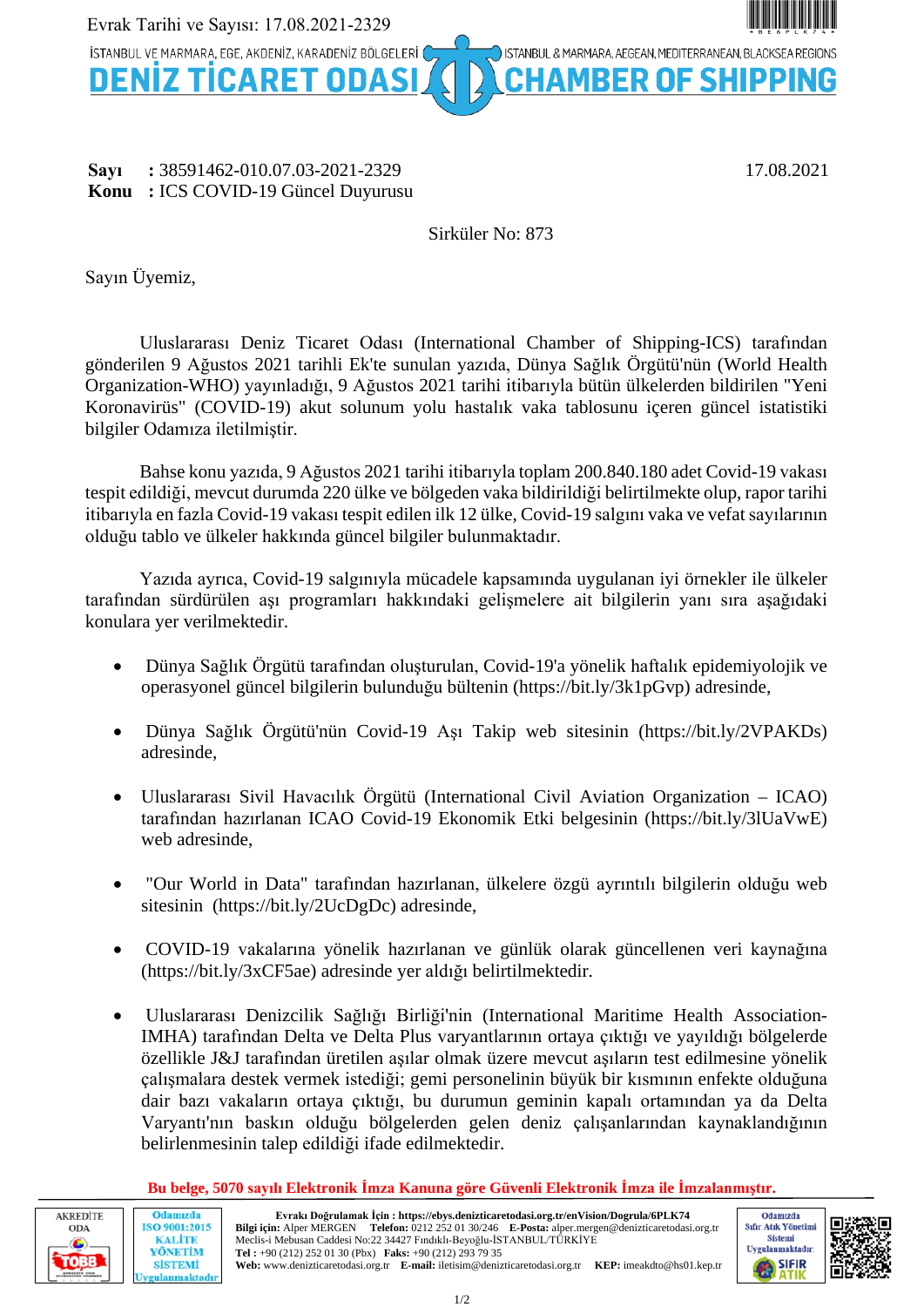

- Denizcilere aşı uygulanan Amerika Birleşik Devleti'ndeki limanların listesi ([http://namma.org/vaccines/\)](http://namma.org/vaccines/) web adresinde sunulmaktadır.
- Ayrıca, Hindistan'daki bölgelerin çoğunluğu dahil olmak üzere denizcilere aşı uygulanan küresel limanların listesi ([https://icma.as/vaccines/\)](https://icma.as/vaccines/) web adresinde yer almaktadır.

Bilgilerinize arz/rica ederim.

Saygılarımla,

İsmet SALİHOĞLU Genel Sekreter

**Ek:**ICS'in 09.08.2021 Tarihli Yazısı (9 sayfa)

Dağıtım:

Gereği:

- Tüm Üyeler (WEB sayfası ve e-posta ile)
- İMEAK DTO Şube ve Temsilcilikleri
- Türk Armatörler Birliği
- S.S. Gemi Armatörleri Motorlu Taşıyıcılar Kooperatifi - GİSBİR (Türkiye Gemi İnşa Sanayicileri Birliği Derneği)
- VDAD (Vapur Donatanları ve Acenteleri Derneği)
- -TÜRKLİM ( Türkiye Liman İşletmecileri Derneği)
- KOSDER (Koster Armatörleri ve İşletmecileri Derneği)
- Yalova Altınova Tersane Girişimcileri San.ve Tic.A.Ş.
- UTİKAD (Uluslararası Taşımacılık ve Lojistik Hizmet Üretenleri Derneği)
- WISTA Türkiye Derneği

Odamızda

**KALITE** 

**SİSTEMİ** 

- Türk Uzakyol Gemi Kaptanları Derneği

- GEMİMO (Gemi Makineleri İşletme Mühendisleri Odası)

Bilgi:

- Yönetim Kurulu Başkan ve Üyeleri
- İMEAK DTO Şube YK Başkanları
	- İMEAK DTO Çevre Komisyonu
	- İMEAK DTO Meslek Komite Başkanları

### **Bu belge, 5070 sayılı Elektronik İmza Kanuna göre Güvenli Elektronik İmza ile İmzalanmıştır.**





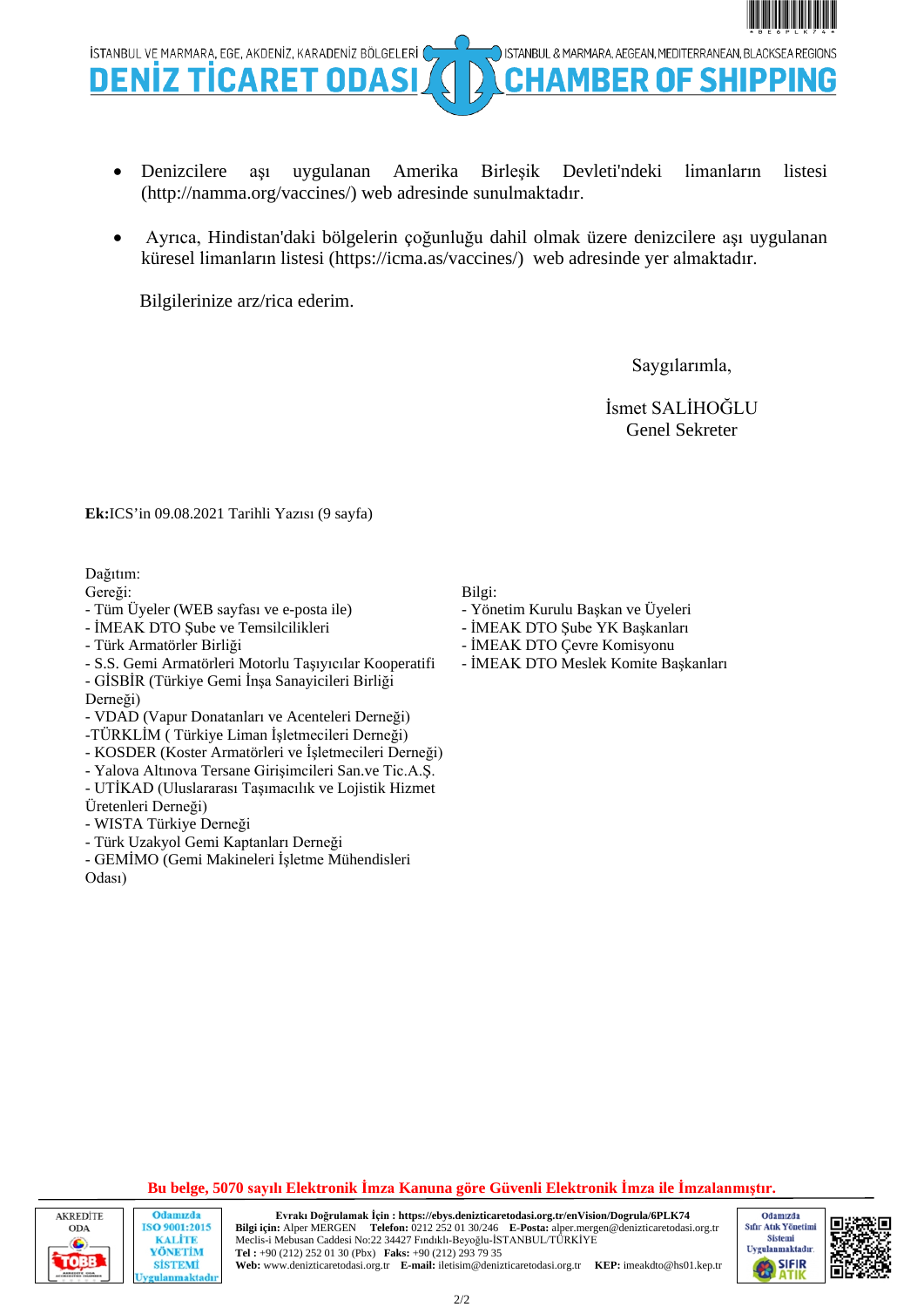

Walsingham House 35 Seething Lane London EC3N 4AH

Tel +44 20 7090 1460

[info@ics-shipping.org](mailto:info@ics-shipping.org) | [ics-shipping.org](http://www.ics-shipping.org/)

**This Circular and its attachments (if any) are confidential to the intended recipient and may be privileged. If you are not the intended recipient, you should contact ICS and must not make any use of it.**

## 9 August 2021 **COVID-19(21)36**

## **TO: LABOUR AFFAIRS COMMITTEE ALL MEMBERS & ASSOCIATE MEMBERS BIWEEKLY MEMBERS MEETING PARTICIPANTS INTERNATIONAL ASSOCIATION GROUP PARTICIPANTS**

# **FORTNIGHTLY COVID-19 UPDATE AS OF 9 AUGUST 2021**

## **Action Required:** *Members are invited to note:*

- **200,840,180** *Confirmed cases of COVID-19 8,555,973 additional cases have been confirmed since the last report 4.26%.* **4,265,903** *fatalities were recorded which is 129,385 additional deaths 3.03 % growth since the last report. 220 Countries and territories currently have cases and not all are reported on a timely basis.*
- **3,984,596,440** *vaccines today* **compared with 3,646,156** *on 25/7/21.*
- WHO weekly update reports
- **[WHO vaccine Tracker website](https://www.who.int/publications/m/item/draft-landscape-of-covid-19-candidate-vaccines)**
- [ICAO Covid 2021 Economic Impact document](https://www.icao.int/sustainability/Documents/COVID-19/ICAO_Coronavirus_Econ_Impact.pdf)
- [Our World in Data information d](https://ourworldindata.org/covid-vaccinations#source-information-country-by-country)etailed list of all country-specific sources
- **Open access to in the daily-updated repository of cases**
- IMHA wishes to support studies to test where present vaccines and specifically J&J in settings with occurrence and spread of the delta –variant (&delta plus variant). Several cases have emerged of large parts of crews on board infected, it is being requested to establish if this is impacted more in a closed environment of a ship, or in groups of seafarers coming from areas where the delta variant is dominant. Companies wishing to support this initiative should advise Natalie. Shaw@ics-shipping.org accordingly.
- US ports currently administering vaccinations to Seafarers are listed [Here](http://namma.org/about-us/member-resources/)
- Global ports currently administering vaccinations to Seafarers are listed [Here](https://icma.as/vaccines/) including many Indian locations. If you know of additional locations please advise [Natalie.Shaw@ics-shipping.org](mailto:Natalie.Shaw@ics-shipping.org) accordingly.

| <b>Global</b>                | 200,840,180 | 4,265,903 |
|------------------------------|-------------|-----------|
| <b>Americas</b>              | 78,118,399  | 2,023,469 |
| Europe                       | 60,941,033  | 1,227,956 |
| <b>South-East Asia</b>       | 38,961,269  | 585,063   |
| <b>Eastern Mediterranean</b> | 12,949,856  | 240,395   |
| <b>Africa</b>                | 5,087,596   | 120,721   |
| <b>Western Pacific</b>       | 4781,263    | 68,286    |

## **SITUATION IN NUMBERS BY WHO REGION FOR 9 AUGUST 2021**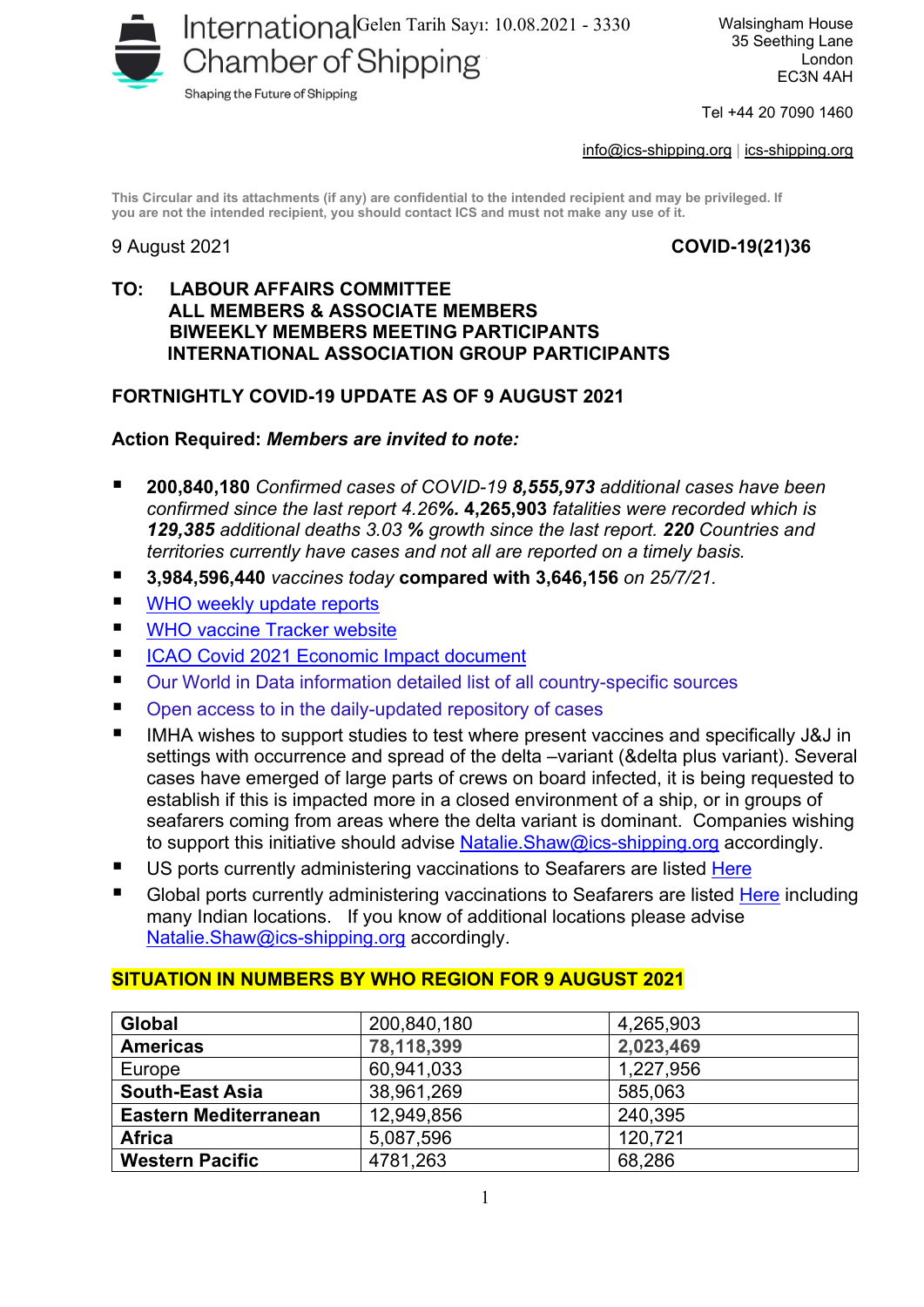|                 | <b>TOP 12 COUNTRIES</b> | <b>MOST CASES YESTERDAY</b> | <b>HIGH FATALITIES</b>    |
|-----------------|-------------------------|-----------------------------|---------------------------|
|                 |                         |                             | <b>YESTERDAY</b>          |
| 1               | <b>USA</b>              | <b>US</b>                   | Indonesia                 |
| 2               | India                   | India                       | <b>Brazil</b>             |
| 3               | <b>Brazil</b>           | Iran                        | <b>Russian Federation</b> |
| 4               | <b>Russia</b>           | Indonesia                   | <b>United States</b>      |
| 5               | France                  | <b>Brazil</b>               | Mexico                    |
| 6               | UK.                     | <b>UK</b>                   | India                     |
| $\overline{7}$  | Turkey                  | France                      | South Africa              |
| 8               | Argentina               | Turkey                      | Iran                      |
| 9               | Colombia                | <b>Russian Federation</b>   | Argentina                 |
| 10              | Spain                   | <b>Thailand</b>             | Myanmar                   |
| 11              | <b>Italy</b>            | Malaysia                    | Colombia                  |
| 12 <sup>°</sup> | Iran                    | Mexico                      | <b>Bangladesh</b>         |

## **Covid vaccines: How fast is progress around the world?**

Over 4.4 billion doses of coronavirus vaccines have been used in over 190 countries. However, there are vast differences in the pace of progress across the world. Some countries have secured and delivered doses to a large proportion of their population but others are some way behind. Click or tap the map [here.](https://www.bbc.co.uk/news/world-56237778) This information from Our World in Data, ONS, gov.uk dashboard is regularly updated but may not reflect the latest totals for each country. Total vaccinations refers to the number of doses given, not the number of people vaccinated. It is possible to have over 100 doses per 100 population as some vaccines require two doses per person. Aiming to give doses to nearly every adult around the world, this is the largest vaccination programme in history.

China and India have administered the highest number of doses, with almost 1.8 billion and more than 500 million respectively. The US ranks third, with around 350 million. While countries in Europe and the Americas are progressing well with vaccination campaigns, [many African states are experiencing supply issues.](https://www.bbc.co.uk/news/56100076) Many poorer countries rely on deliveries from Covax, a scheme led by Gavi, together with WHO and the Coalition for Epidemic Preparedness Innovations (CEPI), which is trying to ensure everyone globally has access to a Covid vaccine. Ghana was the [first country to receive such vaccines.](https://www.bbc.co.uk/news/world-africa-56180161) Covax plans to deliver about two billion vaccine doses globally by the end of the year, but many vaccines require two doses per person. G7 country leaders have [pledged](https://www.bbc.co.uk/news/uk-57461640) to supply one billion vaccine doses to poorer countries, either directly or through the Covax scheme.

## **Which vaccines are in use?**

The vaccine produced by Pfizer and BioNTech was the first approved by WHO, followed by several others. The Oxford-AstraZeneca vaccine is now the most widely used around the globe. Unlike Pfizer's jab - which must be kept at an extremely cold temperature (- 70C) - the Oxford vaccine can be stored in a normal fridge, making it easier to distribute.

The African Union has started distribution of 400 million vaccines produced by Janssen (J & J) - which, unlike the Pfizer and Oxford-AstraZeneca vaccines, only requires one dose.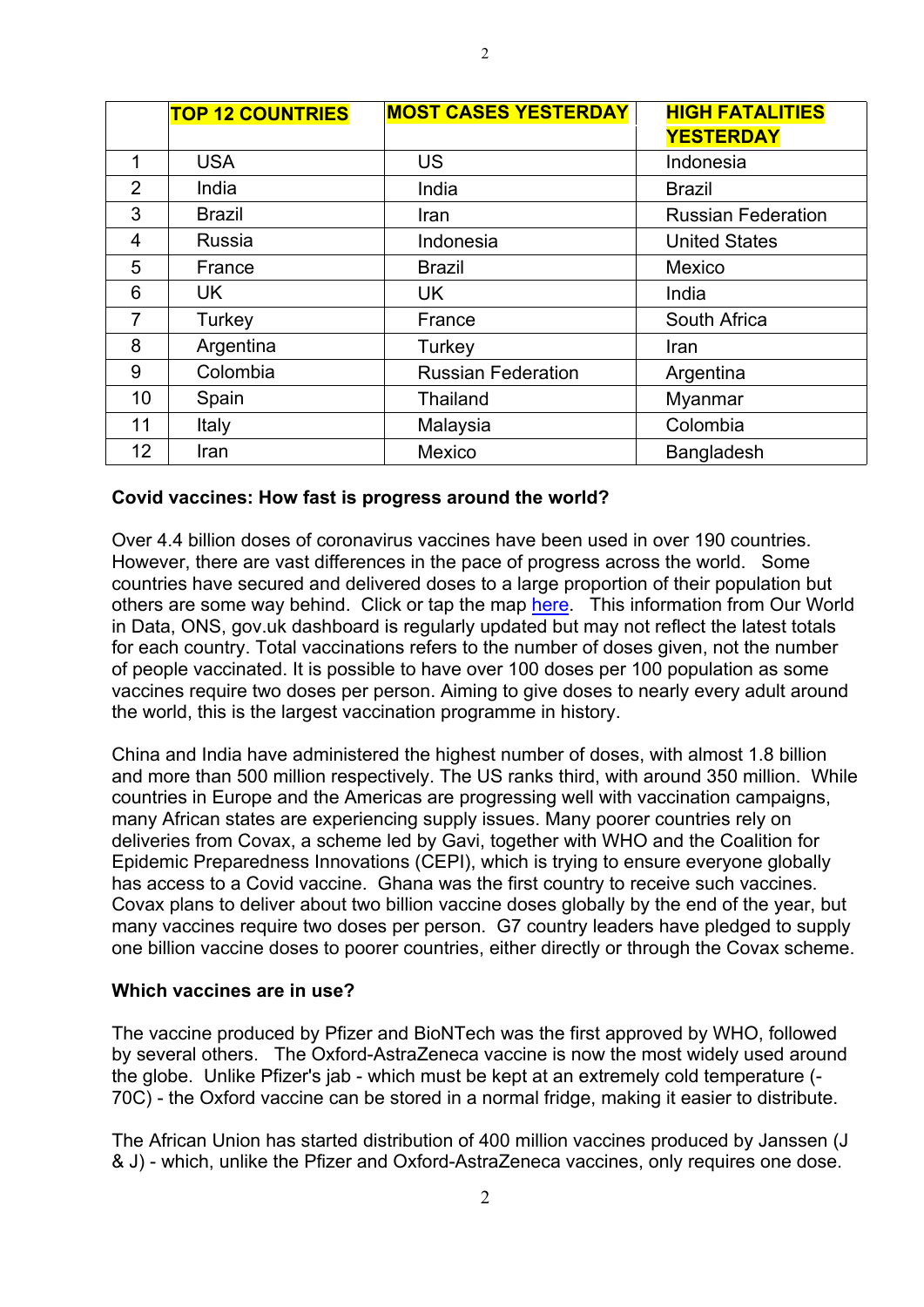

Which vaccine has greatest global reach?

Number of countries and territories using each vaccine

Note: Only includes locations where data on doses administered is available  $B|B|C$ Source: Our World In Data, 09:30 BST on 9 Aug

Most governments start by vaccinating the over-60s, health workers and clinically vulnerable people. Countries such as Israel and the UK have had promising signs the vaccines reduce hospital admissions and deaths. Worldwide, over 200 possible vaccines are undergoing trials to test their efficacy and safety.

# **AUSTRALIA**

- Northern Territory (NT) –Howard Springs closed to people 'passing through' i.e. workers travelling from Eastern states to WA
- Western Australia (WA) Update details expected in 10 days; unclear what happens in the meantime; marine pilots getting through
- Mandatory Vaccines
- Queensland (QLD) continues to be good

# **NT**

NT are stopping use of Howard Springs to quarantine people from Eastern States enroute to WA including workers headed to WA to work. This was the final avenue open to vessel operators to move staff around. MIAL is reviewing what can be done, including a Federal Government crisis meeting to facilitate worker movements into WA.

# **WA**

See: [Notice to Shipping Industry](https://www.wa.gov.au/sites/default/files/2021-07/300721-MRMSOI.pdf) (and ABC news report) A protocol is being drafted re how they will implement the notice within the next 10 days. Currently there is no clarity re what ships already enroute will need to do/experience upon arrival. MIAL are aware of the unsatisfactory behaviour and are trying to obtain more detail immediately. Anyone with a specific ship enroute is probably already discussing their specific circumstances with WA directly – if you want MIALs help please let contact them. PPA have managed to get some marine pilots from all States into WA with 14 days hotel quarantine. While this is a good outcome, it begs the question how can a pilot a lower risk than maritime crew?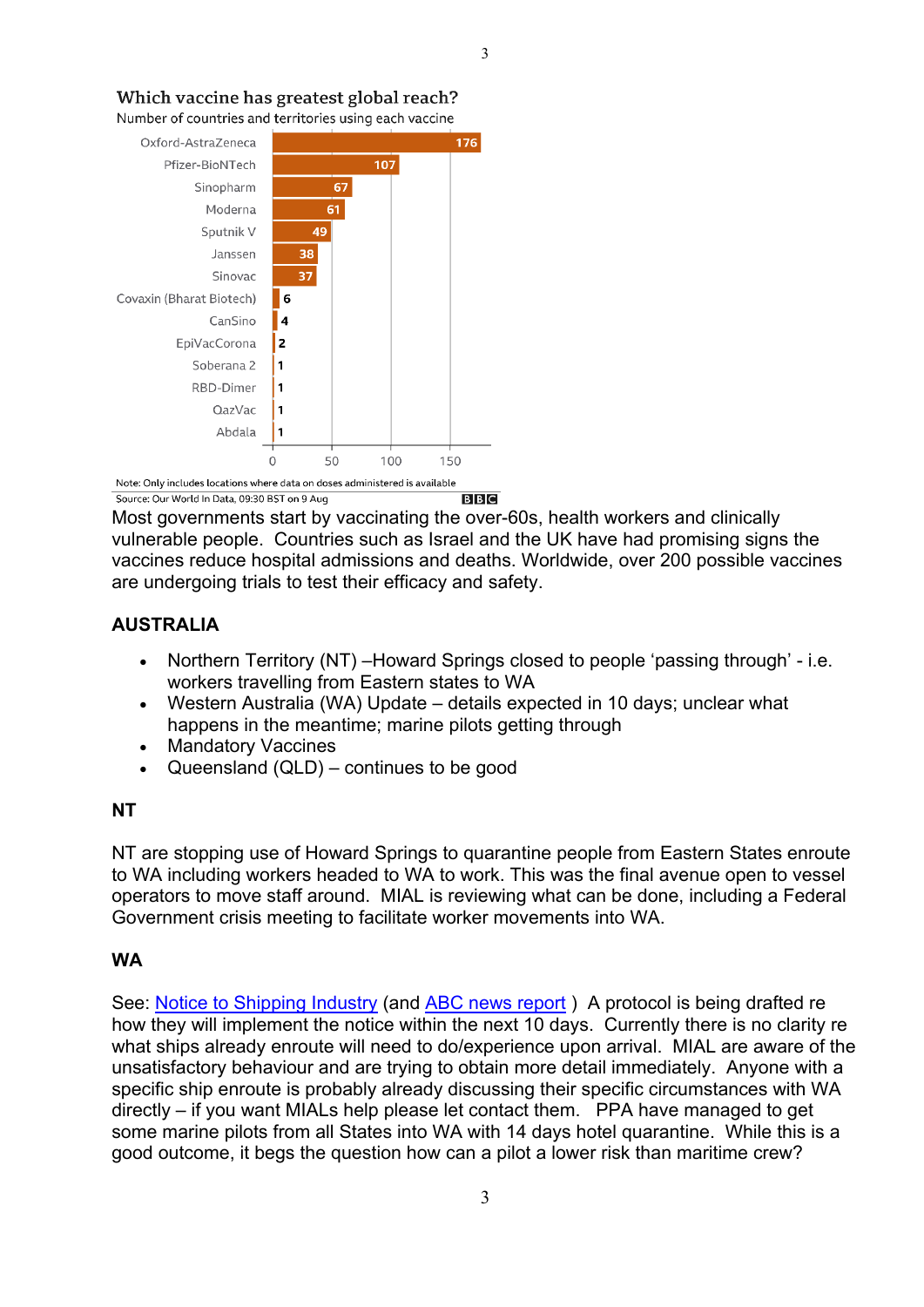## **Mandatory Vaccines**

Much has been said recently about employers ability to mandate vaccinations in some workplaces. It may be reasonable for a given workplace to require this, and some workplaces have sought to introduce mandatory vaccinations, but ultimately the lawfulness any such requirement must be tested through the courts. There is some limited case law in the Fair Work Commission as to reasonableness of mandatory vaccine policies which are fairly narrow and relate to aged care and other high risk settings. While this is a national issue, it is understood that WA is proceeding with directions requiring anyone captured by maritime directions to be mandatorily vaccinated. What this actually means is unclear and further detail is sought. MIAL will request WA to provide the same level of indemnity as the Fed Govt have provided to GPS administering AZ to under 60s.

# **QLD**

QLD is doing excellent work managing COVID and ships, they have facilitated a ship with a deceased seafarer (not COVID) last week turned away by Singapore, Malaysia and PNG and given they acted when others refused is to be commended.

## **CHINA**

According to the BBC, an Air China Flight CA910 touched down in Nanjing China on 10 July carrying more than just a planeload of passengers. A traveller from Moscow had the Delta variant of Covid-19. Upon leaving the plane, staff from Lukou airport swooped in to collect the rubbish. According to Chinese officials, when cleaners exiting the aircraft transmitted the virus sparking China's widest outbreak since Wuhan. In recent weeks, the height of the summer travel season, Delta has been detected in at least 16 Chinese provinces and municipalities. Many clusters being linked to Nanjing. Though there are a few hundred cases relatively low for a country of 1.4 billion people many are unnerved that Covid has appeared in major cities including Beijing, Shanghai and Wuhan. In response, China has fallen back on familiar methods testing Millions, sometimes more than once. Cities have returned to lockdown and transport links in some areas have been cut.

This zero-tolerance or elimination strategy as seen in China, Australia, New Zealand and Singapore has also prompted questions if the approach is truly sustainable in the face of a more transmissible Delta Covid variant.

Experts have stated there were already signs of people reducing their guard, with several smaller outbreaks in Guangdong and the Russian and Myanmar borders. Mask-wearing is less common than at the start of the pandemic, and mass gatherings are normal. A theatre performance in Zhangjiajie, with around 2,000 attendee was recently identified as a potential super-spreader event. State media has also highlighted "glaring loopholes" at Nanjing airport where Officials believe the plane cleaners did not follow Covid protection protocols and admitted that the flight landed despite being barred from flying multiple times for carrying Covid-positive passengers. The quick swing from relaxed attitudes to hard lockdown illustrates a common issue in Chinese governance with often little room for nuance, according to a Hong Kong University academic. "We have the saying, 'kill it when you catch it, chaos when you let go'.

Meanwhile, some worried whether Chinese vaccines are effective after authorities revealed many early Nanjing cases were for fully vaccinated people. Health authorities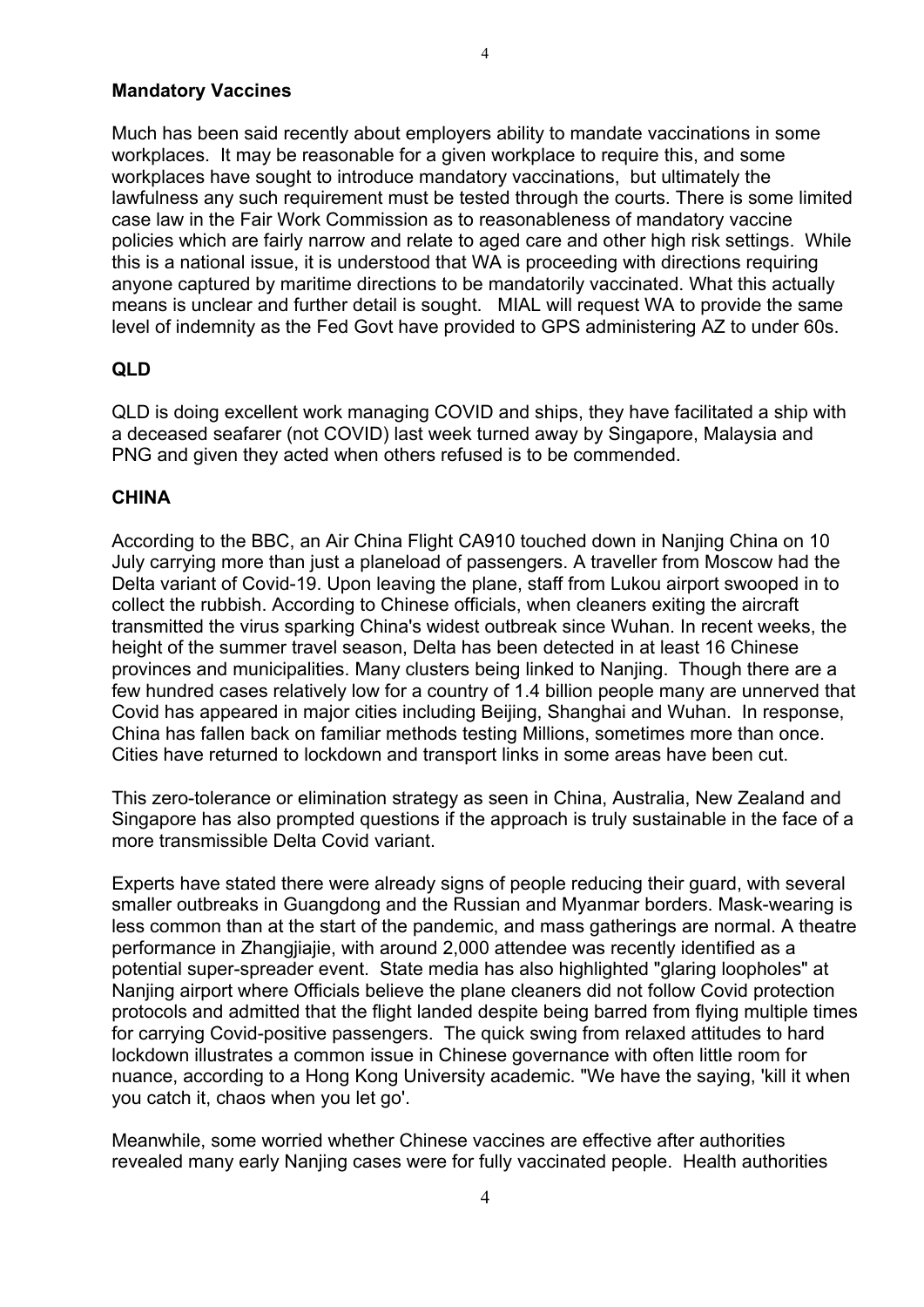have given public reassurances, even as they consider booster shots. The Chinese Center of Disease Control and Prevention said while no vaccine could prevent Covid infection, currently vaccines could still control all covid variants.

China has already administered over 1.7 billion vaccine doses, though it has not said how many people are fully vaccinated. Unlike other countries which have opened up after mass vaccinations, China is not seem willing to change course with how it has reacted to the latest outbreak. "There appears to be a lack of confidence in their vaccines that justifies this continuance of strategy," Professor Huang, senior fellow for global health at the Council on Foreign Relations, stated.

[A recent Global Times editorial](https://www.globaltimes.cn/page/202108/1230253.shtml) rejected the idea of a UK-style re-opening, saying it was "almost politically inconceivable" as it would result in "unimaginable social costs and pain". It called instead for a dynamic zero-Covid approach with controllable windows to the outside world. But in [a Caixin commentary](https://www.caixinglobal.com/2021-07-29/hang-wenhong-will-nanjings-outbreak-grow-out-of-control-101747641.html) a top medical expert acknowledged that the latest outbreak once again reminds us of the ever-present virus. Whether we like it or not, there will always be risks in future, he said, adding that among other things China should promote a return to normal life while protecting citizens from fear of covid. It may not be easy to switch to a mitigation strategy, focussing on reducing deaths not cases.

A big challenge for authorities is how to convince a risk averse Chinese public. There was a massively traumatic experience, seeing what happened in Wuhan where health systems were completely overwhelmed. If they reopen, they are afraid that the Chinese health system would not be unable to handle another surge, especially in rural areas.

The state media has depicted the virus fuelling fear with some outlets presenting the Indian outbreak as if it was the end of days, and the UK and US situation as hellish and there is also concern regarding losing face. The successes of zero Covid allowed the Chinese government to claim this approach is superior to the Western approach, associated with general failure to contain the virus, and even claim superiority of the Chinese political system, if they abandon it and turn to mitigation, they are basically endorsing the Western approach they trashed." said Prof Huang.

With relatively few deaths since Wuhan and a rebounding economy some in China may question the need to change but a long-term zero Covid strategy also has risks. Mass lockdowns affect poorer people more than others and affect long term mental health the, according to a professor of bioethics at the University of Washington School of Medicine If China doesn't shift fast, the effects would be more severe at all levels of society. She called for a more nuanced approach, such as more localised lockdowns and prioritising certain groups, like allowing schools to open whilst gyms and restaurants remain closed.

Prof Huang warned of a long-term image problem for China as other countries reopen. Australia and Singapore recently announced plans pegged to 80% vaccination rates. Eventually the world will split into two types of countries those which pursue a zero Covid strategy and those who have switched to mitigation. Ultimately we may not have a choice but to accept it in a post-pandemic phase, deaths will recede but covid may reappear annually like a cold. If that's right, then China will have to live with it.

# **FRANCE**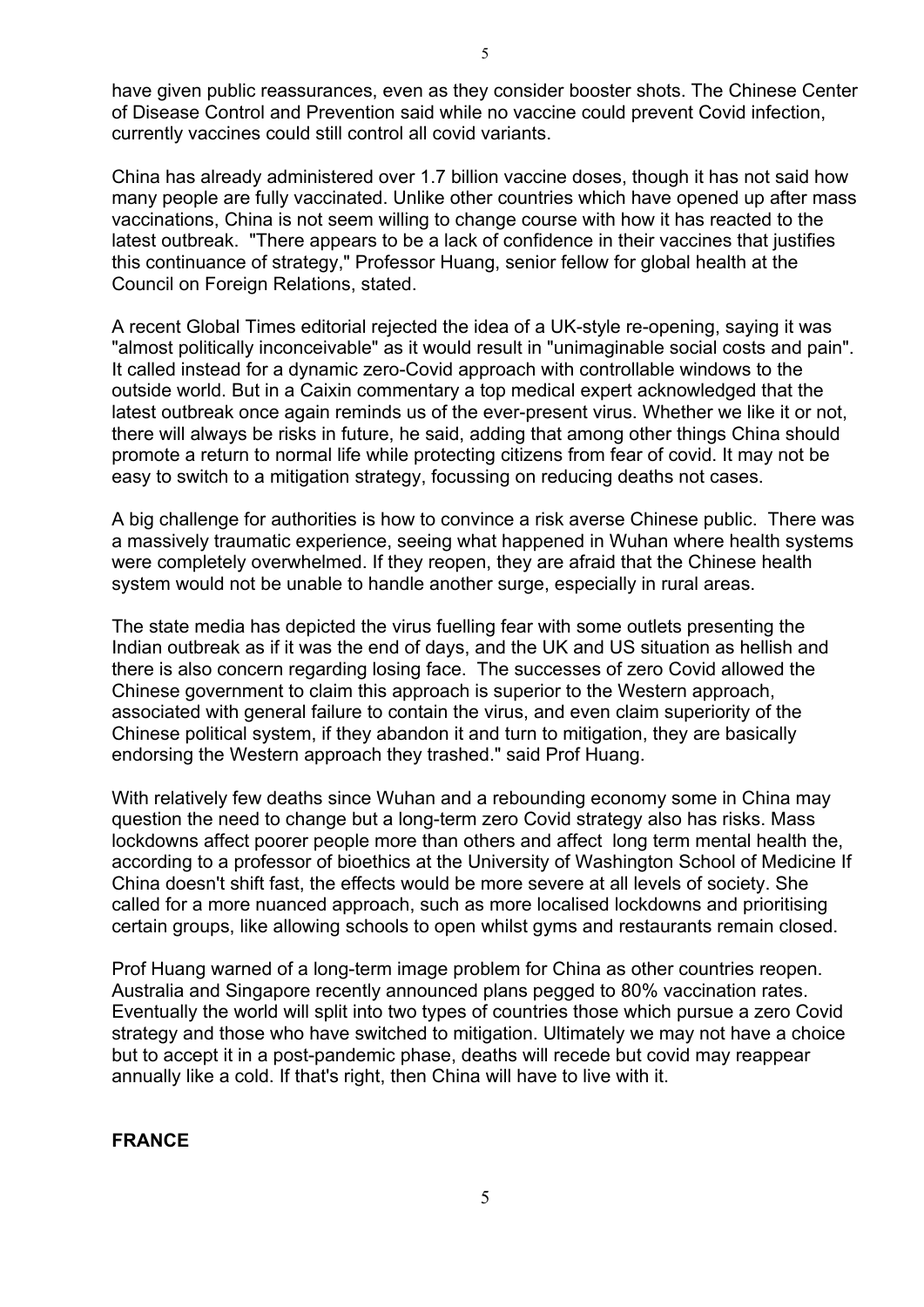The extension of a controversial health pass designed to limit the spread of Covid-19 and encourage vaccinations has come into force in France. France has seen widespread protests against a health pass in recent weeks. President Macron has championed the pass which will be needed to access many public spaces such as cafes, restaurants, and shopping centres. A health pass can be generated as a QR code if a person is fully vaccinated, has tested negative within 72 hours, or recently recovered from Covid.

Last week, France's highest court upheld a law requiring the public to hold a health pass. But critics say the pass infringes liberties and discriminates against the unvaccinated. The plan has led to four weekends of protests, with almost 250,000 people protesting across France on Saturday. Protesters marched in Paris, Toulon, Nice and other cities, where there were isolated clashes between demonstrators and police. The health pass was already required to access swimming pools, museums and nightclubs. The government has given businesses a one-week grace period to adjust to extend its use.

## **INDIA**

According to the BBC, India has increased coronavirus vaccine production amid warnings of a third wave. India has so far given more than 500 million doses of three approved vaccines - Covishield, Covaxin and Russia's Sputnik V.

It has approved Johnson & Johnson's single-dose vaccine for emergency use. The vaccine, has shown 85% efficacy and will be introduced in India through a supply agreement with homegrown vaccine maker Biological E. It's still unclear when it will be available for use in India – J & J said it was too early to give a delivery timeline. J & J's jab is the second foreign vaccine granted emergency use authorisation in India under a new policy not requiring manufacturers to conduct local clinical trials if the vaccine has been approved by WHO or US, EU, UK and Japan regulators.

In June, the federal government approved Cipla to import Moderna vaccine which has shown nearly 95% efficacy. Jabs are yet to arrive as the company is tustling with India's federal government as Moderna wants legal protection against claims arising from use of the vaccines which no vaccine maker in India has currently has and India has refused.

India has reported nearly 32 million Covid cases, second only to the US, which has reported over 35 million cases. Daily case counts have fallen sharply from 400,000 at the second wave peak, but still average around 30,000 - 40,000. Experts have warned a third wave of infections is inevitable. India is also only the third globally to record over 400,000 deaths - behind the US and Brazil.

The government aims to vaccinate all Indians by the end of this year, but the drive has been hobbled by slow pace, shortage of doses and vaccine hesitancy. About 11% of people have been fully vaccinated since the beginning of the drive in January. To make up for lost time, the government is now accelerating vaccine production and procurement. It is preparing to use a local version of Novavax vaccine, to be produced by the Serum Institute of India (SII). The vaccine was over 90% effective in a late-stage US-based clinical trial, according to the company. The government has also ordered 300 million doses of another vaccine from Indian firm Biological E.

Last September, Novavax contracted with the SII to produce 2 billion vaccine doses. Its CEO hoped to launch the Covovax vaccine in India, by September saying clinical trials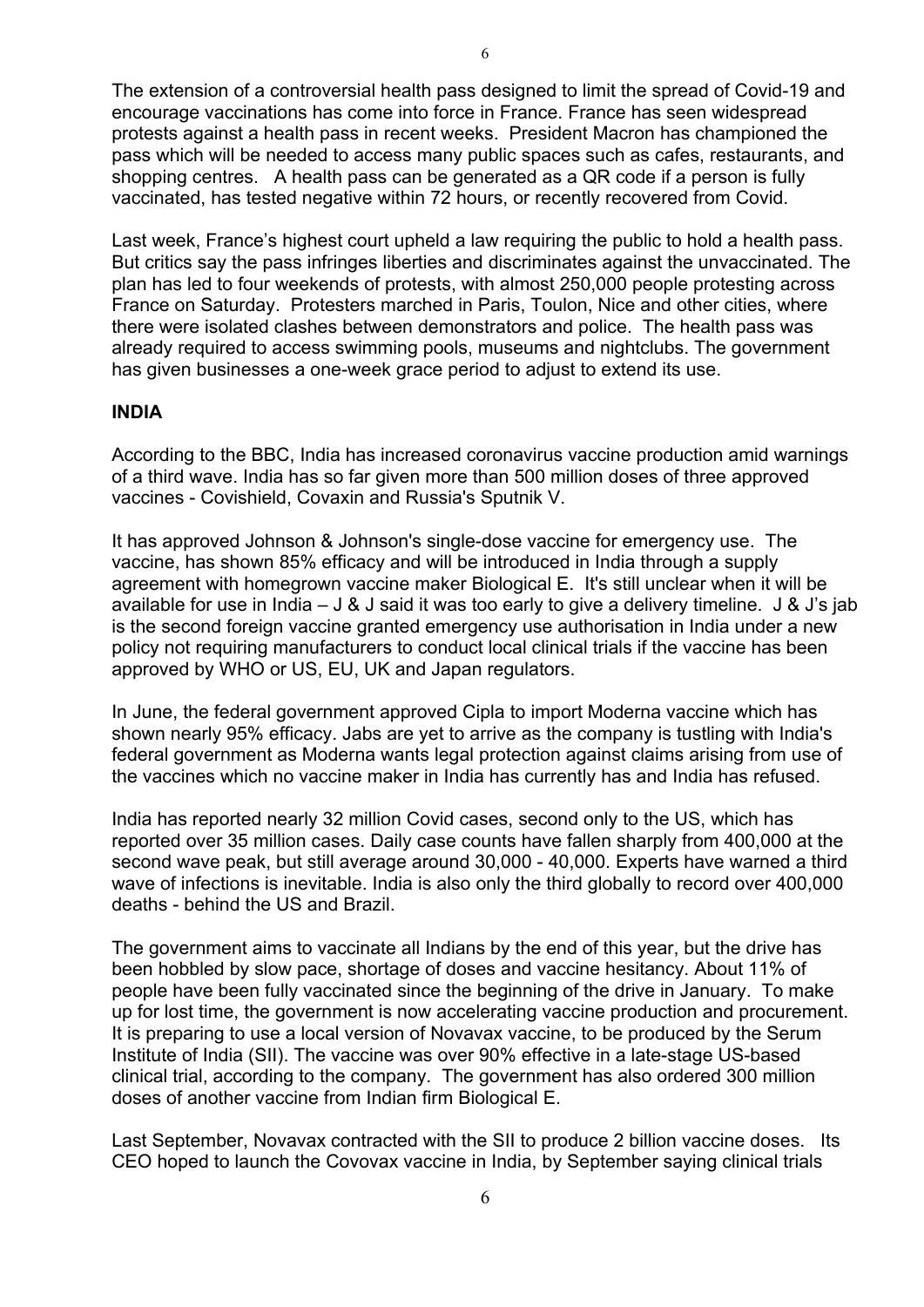should conclude by November, but SII can apply for a licence earlier due to global trial data. The jab given in two doses, was shown as 91% effective among volunteers at high risk of severe infection and 100% effective in preventing moderate and severe covid cases in US trials. The government ordered 300 million doses of a vaccine from Biological E developed in collaboration with Dynavax and Baylor College of Medicine. The \$206m order is the first India has signed for a jab without emergency approval. The vaccine is in the key third phase of clinical trials and has been given to thousands of people and tested for efficacy and safety after showing promising results in the first two phases.

The Sputnik V vaccine, developed by Moscow's Gamaleya Institute, initially generated controversy after roll out before final trial data was released. Scientists say its benefits are now demonstrated. It uses a cold-type virus, engineered to be harmless, as a carrier to deliver a small coronavirus fragment. After vaccination, the body produces antibodies tailored to the virus. It can be stored at temperatures between 2 and 8C degrees making it easier to transport and store, but unlike other similar jabs, it uses two different versions of the vaccine for dose one and two given 21 days apart. They both target the coronavirus's distinctive spike using different vectors - the neutralised virus that carries the spike to the body. By using two different formulas to boost the immune system even more than using the same version twice may give longer-lasting protection. India received its first batch of 125 million doses of the vaccine in May. The Russian Direct Investment Fund (RDIF), which markets the vaccine, reportedly signed deals to produce over 750 million vaccine doses with six more Indian vaccine makers. 60 Countries have approved Sputnik V.

Covaxin is an inactivated vaccine which means that it is made up of killed coronaviruses, making it safe to be injected into the body. Bharat Biotech, a 24-year-old vaccine maker with a portfolio of 16 vaccines and exports to 123 countries, used a sample of the coronavirus isolated by India's National Institute of Virology. When administered, immune cells can still recognise the dead virus, prompting the immune system to make antibodies against the pandemic virus. Two doses are given four weeks apart. It can be stored at 2C to 8C and has an efficacy rate of 81%, according to preliminary data from its phase 3 trial. India's regulators gave the vaccine emergency approval in January while the third trial phase was still underway, sparking scepticism and questions from experts which began when the regulator in January said the vaccine had been approved for "restricted use in emergency situations in public interest as an abundant precaution, in clinical trial mode, especially in the context of infection by mutant strains". Experts wondered how a vaccine was cleared for emergency use by millions of vulnerable people when trials were still underway. The All India Drug Action Network stated it was baffled to understand the scientific logic to approve an incompletely studied vaccine. Both the manufacturer and drug regulator defended Covaxin, saying it was safe and provides a robust immune response. Bharat Biotech said Indian clinical trial laws allowed accelerated authorisation for drug use after phase two of trials for unmet medical needs of serious, life-threatening diseases in India promising to publish full data for third phase of trials in July.

The Oxford-AstraZeneca vaccine is being manufactured locally by SII. The vaccine is made from a weakened version of a common cold virus (adenovirus) from chimpanzees. It has been modified to replicate coronavirus - although it can't cause illness. When the vaccine is injected into a patient, it prompts the immune system to start making antibodies and primes it to attack any coronavirus infection. The jab can be safely stored at temperatures of 2C to 8C and is administered in two doses given 4to 12 weeks apart.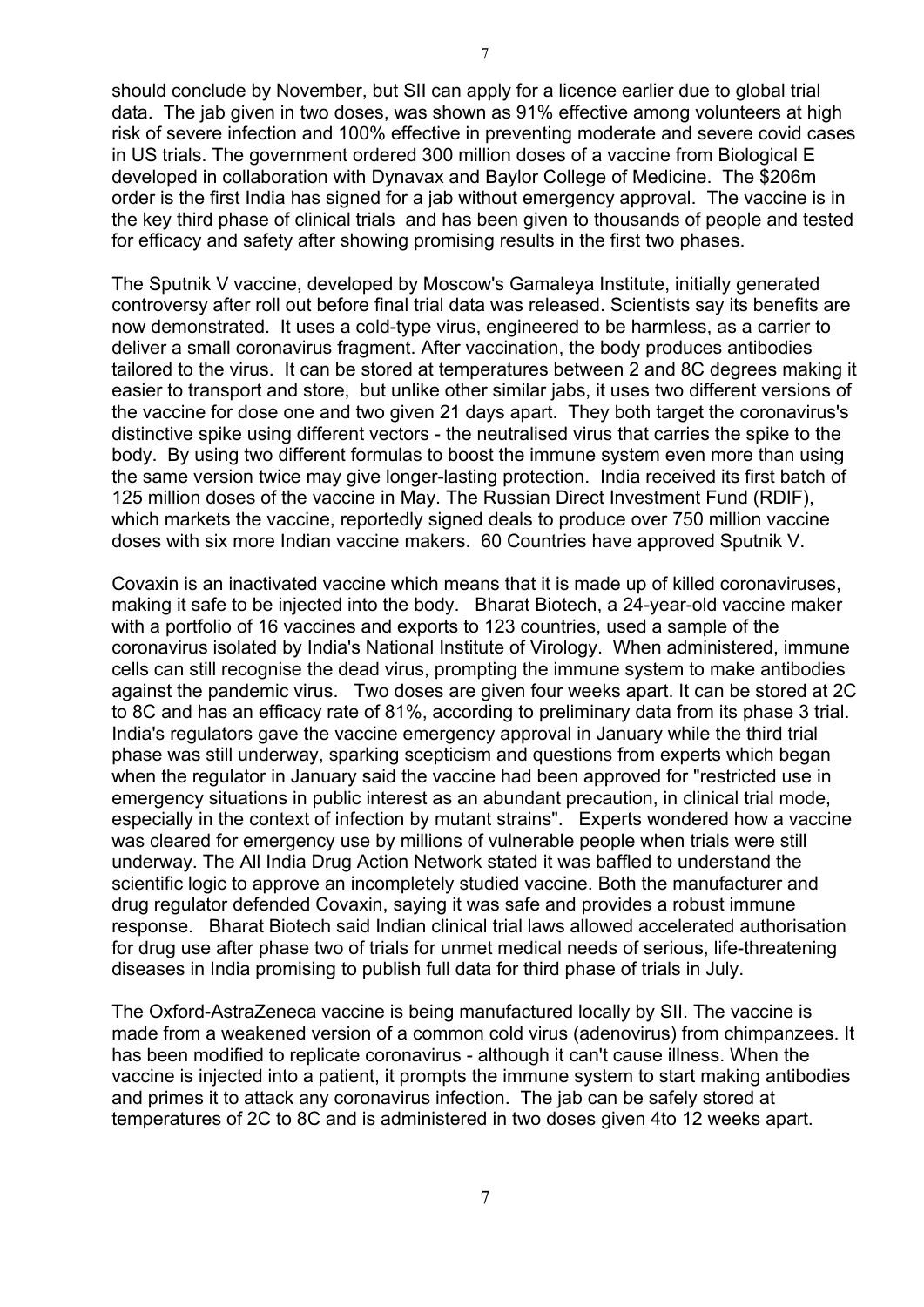International clinical trials of the Oxford-AstraZeneca vaccine showed that when people were given a half dose and then a full dose, effectiveness hit 90%. But there was not enough clear data to approve the half-dose, full-dose idea. However, unpublished data suggests that leaving a longer gap between the first and second doses increases the overall effectiveness of the jab - in a sub-group given the vaccine this way it was found to be 70% effective after the first dose. SII, the Indian vaccine maker, says Covishield is "highly effective" and backed by phase III trial data from Brazil and United Kingdom. Clinical trials are a three-phased process to determine if the vaccine induces good immune responses and if it causes any unacceptable side-effects. Other candidates in different stages of trials in India to test safety and efficacy include:

- ZyCov-Di, being developed by Ahmedabad-based Zydus-Cadila
- HGCO19, India's first mRNA vaccine made by Genova collaborating with Seattle's HDT Biotech Corporation, uses bits of genetic code to cause an immune response
- A nasal vaccine by Bharat Biotech

India has shipped [66 million vaccine doses to 95 countries.](https://www.mea.gov.in/vaccine-supply.htm) Both Covishield and Some Covaxin was exported as gifts, others under commercial agreements signed between the vaccine makers and recipient nations, and the rest for the WHO Covax scheme and hopes to deliver over two billion doses to 190 countries in under a year. But in March, the Indian government placed a temporary hold on all Oxford-AstraZeneca vaccine exports as rising cases increased domestic demand so doses were needed for India's own rollout.

# **JAPAN**

Japanese update as of August 2 Kindly provided by JSA

Countries with a required quarantine period of 3 days are; Argentina, Belarus, Belgium, Bolivia, Brazil, Canada (Ontario)\*, Chile, Colombia, Costa Rica, Cuba, Denmark, Dominican Republic, Ecuador, Estonia\*, Fiji, Finland, France\*, Georgia, Greece, Iran, Ireland, Jordan, Kazakhstan, Libya, Luxembourg, Namibia, Netherlands, Nigeria\*, Oman, Paraguay, Peru, Philippines, Portugal, the Russian Federation (Astrakhan Oblast, Chelyabinsk Oblast, Ivanovo Oblast, Krasnoyarsk, Moscow Oblast, Saint Petersburg, Republic of Karelia, Saratov Oblast, Sakha, Nizhny Novgorod Oblast, Tyva Republic, Udmurt Republic, Vladimir Oblast), Seychelles, Spain, South Africa, Suriname, Tanzania, Thailand, Trinidad and Tobago, Tunisia, Turkey, USA (Arizona, Arkansas, Colorado, Delaware, Florida, Indiana, Idaho, Kansas, Kentucky, Louisiana, Maine, Minnesota\*, Mississippi, Missouri, Montana, Nevada, Oklahoma, Oregon, Texas, Utah, Washington, Wyoming), Uganda, Uruguay, Venezuela, and Zimbabwe (PCR Test is required on the 3rd day after the arrival) (\*) Countries are for seafarers only.

Countries with a required quarantine period of 6 days are; Afghanistan, Bangladesh, Malaysia, Myanmar, Pakistan, the Russian Federation (Moscow), UAE, and the United Kingdom. (PCR Tests are required on the third and sixth day after the arrival)

Countries with a 10 day quarantine period are; India, Indonesia, Kyrgyzstan, Maldives, Nepal, Sri Lanka, and Zambia. (PCR Tests required on days 3, 6, and 10 after arrival)

No vaccination service for crew members in Japan.